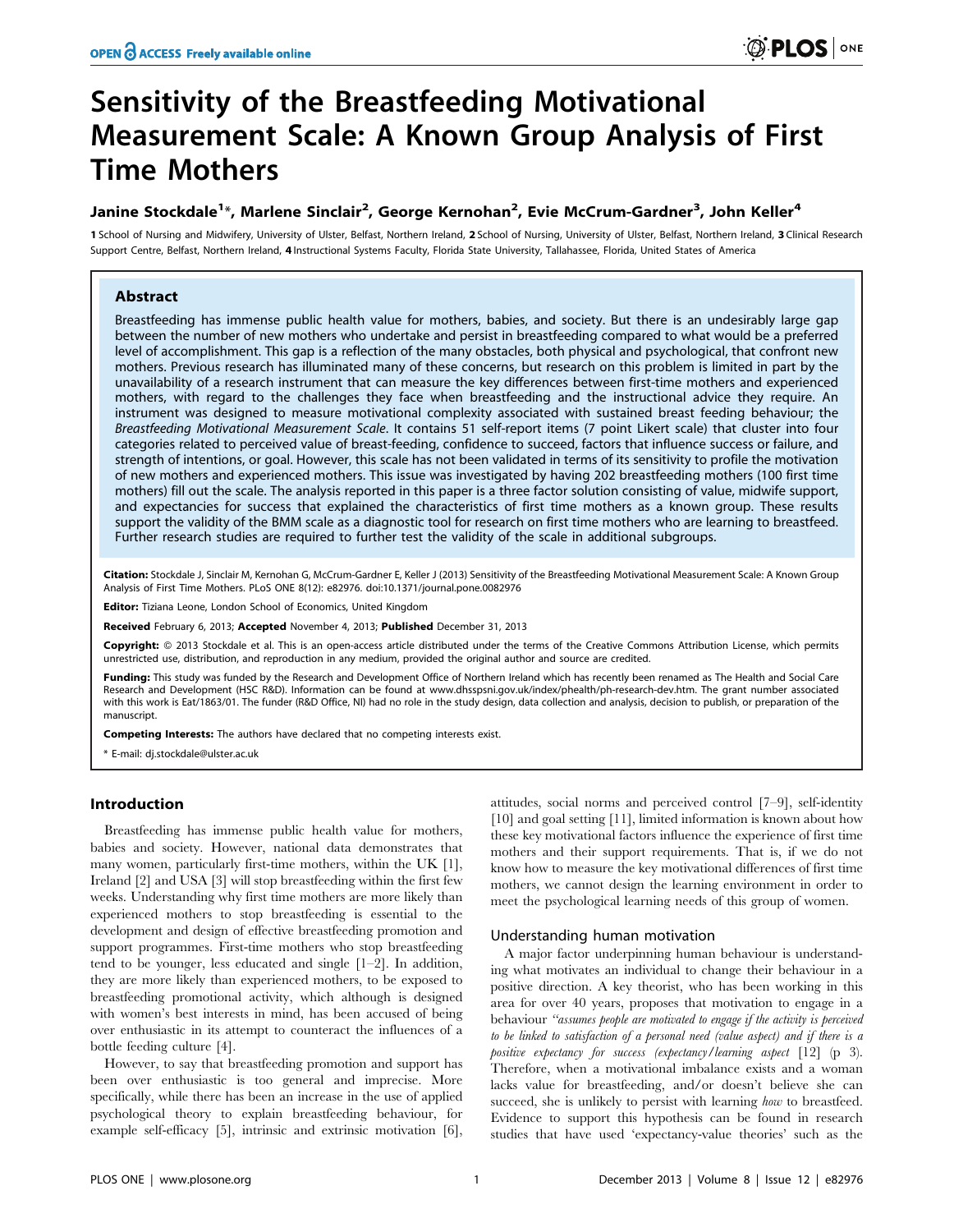Theory of Planned Behaviour [13], Self Efficacy Theory [14], Intrinsic and Extrinsic Motivation and Self Determination Theory [15].

Application of expectancy-value theories has demonstrated that women's motivation to sustain breastfeeding behaviour at key points in the learning trajectory is challenged when they begin to experience negative breastfeeding attitudes (value) and believe that they cannot succeed (low expectancy for success). Conversely, women who sustain breastfeeding are found to be those who value breastfeeding and remained confident they can succeed. Early breastfeeding attrition researchers such as Janke [16] and Avery [17], although not referring directly in terms of value and expectancy for success, have provided breastfeeding researchers with key evidence that women who stopped breastfeeding early were also those whose initial intention was to breastfeed for much longer. One can therefore assume that although women's breastfeeding goal was at one point supported by an optimal level of both value for the behaviour and expectancy that they would be successful, some imbalance must have occurred that subsequently led to them to withdrawing from the behaviour.

As breastfeeding attrition is most commonly seen in first time mothers and is associated with a lack of support, a key psychological question that arises is: what is the motivational profile of first-time mothers who are breastfeeding? To answer this question we need to be able to define and measure maternal breastfeeding motivation using a valid and reliable instrument. We report on the sensitivity of a particular instrument, the Breastfeeding Motivational Measurement Scale (BMMS) [18] to detect the motivational constructs of first time mothers to sustain breastfeeding behaviour.

The BMMS was developed as a diagnostic tool, with the aim of measuring women's motivation for persisting to breastfeed while receiving routine instructional support by midwives. It contains 51 Likert-type items (7 point scale) that represented four theories, initially organized under five topics (Figure 1). A detailed description of the development process and completed instrument is available [18].

This paper investigates the construct validity of the BMMS tool by determining the motivational profile of first-time mothers after breastfeeding behaviour has been commenced.

# Methods

# Ethics Statement

No serious ethical concerns were identified and approval was obtained from the Office for Research Ethic Committees



Figure 1. Theoretical Development of the BMM Scale. This figure provides a summary of the main theoretical components that were initially incorporated in the Breastfeeding Motivational Measurement Scale; including a measure of valence, self-efficacy, attributions that influence success or failure, and strength of intentions, or goal. doi:10.1371/journal.pone.0082976.g001

Northern Ireland. Governance approval was obtained from the South Eastern Health and Social Care Trust.

#### **Participants**

Women were invited to participate whether they were first-time mothers or had a previous baby, whether they sustained breastfeeding or not. Included were women who initiated breastfeeding (giving at least one breastfeed) and were receiving instructional support from a midwife either in hospital or the community. Women who had breastfed within the previous four hours, but had since indicated their intention to stop breastfeeding were included if formula feeding had not yet commenced. We excluded non-English speaking women, incidences of infant and mother separation and infant abnormality known to complicate breastfeeding. The midwives acted as gatekeepers and they identified suitable participants to take part in the study and confirmed eligibility. Following confirmation by the community midwives of the appropriateness of contacting women identified within the community, the researcher made initial contact by telephone, providing verbal information about the study purpose and an information sheet detailing the structured interview process associated with completion of the questionnaire (BMMS). Permission for a visit (either at home or in hospital), was obtained and following written consent, an interview was conducted at a time that suited the mother. A pilot study  $(n = 20)$  was completed by a convenience sample of women in the postnatal environment, who had commenced breastfeeding.

#### Sample

Sample size for the principle components analysis was determined by Gorsuch [19] rule of 200. All women identified gave permission to participate  $(n = 182)$ . As no structural changes were made to the questionnaire following the pilot study  $(n = 20)$ , the two samples were pooled, resulting in a final sample size of 202 women. Pooling samples to increase sample size in relation to factor analysis can be advantageous [20].

# Analysis and Results

Data analyses were completed in three stages: stage one comprised of data cleaning processes, stage two explored the higher level factor structure in relation to all mothers, stage three explored the factor structure related to first time mothers only.

#### Stage one: data cleaning processes

Following data entry into SPSS (vs 11.5), Kaiser's Measure [21] of sampling adequacy (0.900), indicated that the items were appropriate for Principle Components Analysis (PCA) [20]. As the relationship between the theoretical measures of goals, selfefficacy, value and attributions had not previously been explored in relation to breastfeeding duration, exploratory factor analysis was used to explore the factor structure associated with early breastfeeding behaviours. Given that factor analysis is particularly sensitive to outlying cases [20,24], outliers were detected using hierarchal clustering analysis. Initially two cases furthest from the cluster (cases 24 and 160) were identified and removed, and case 156 emerged as a further outlier. When these three outliers were de-selected and discriminate analysis repeated, no further outliers were evident in the sample. Complete data were available for 188 participants; an univariate and missing value analysis was completed that indicated that less than 5% of values per variable were missing. The results of the missing analysis were reviewed by the research team (including the senior statistician and theorist) and it was agreed that the findings did not demonstrate any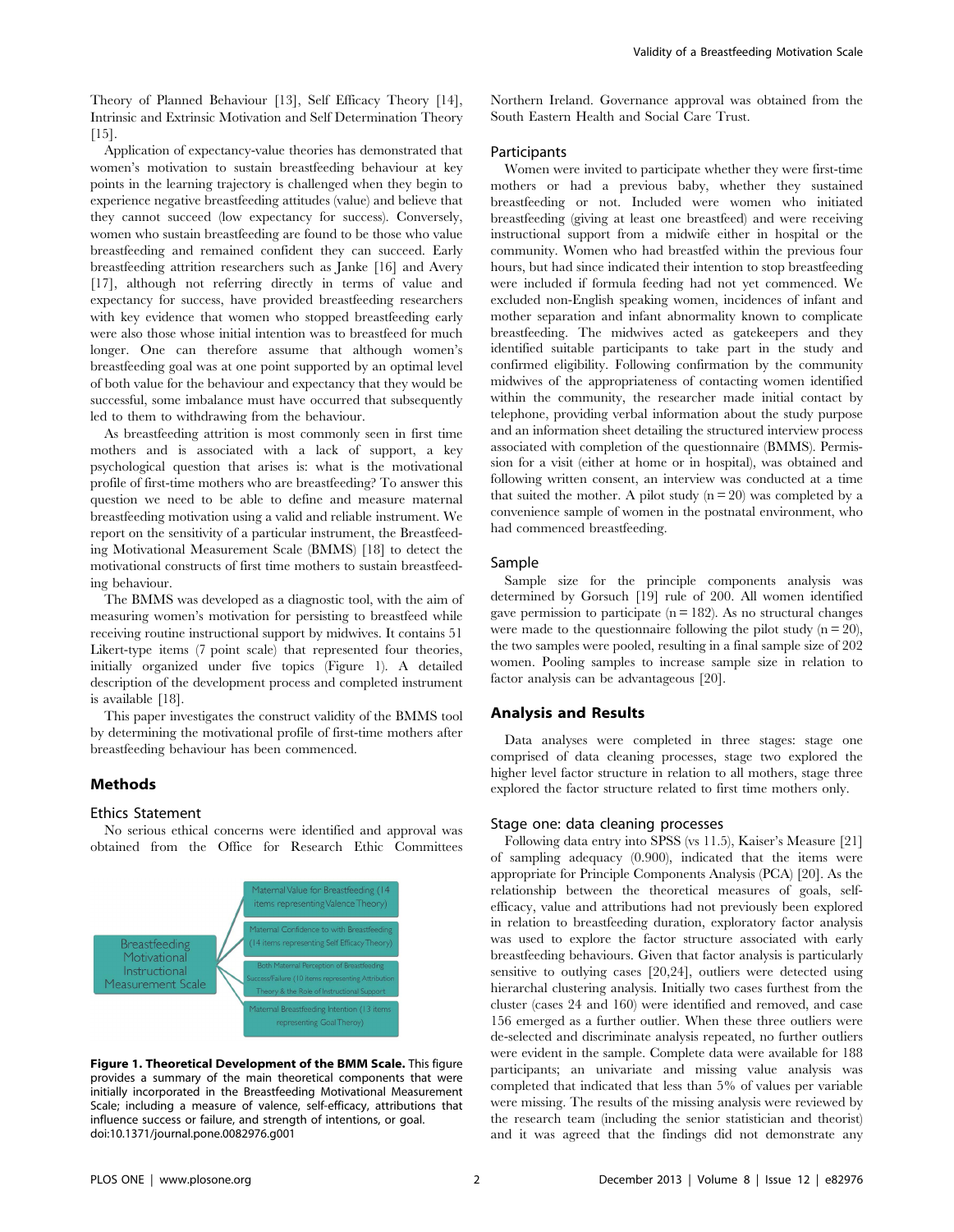missing values pattern of concern. In line with the statistical experts [20] (p 63), regression was used by the senior statistician to impute 11 missing values, giving a final sample size of 199 (99 FTM, 100 EM) for factor analysing.

## Stage 2: Higher level factor structure of all mothers

Cattell & Schuerger [22] acknowledged that use of eigenvalues alone can result in an overestimation of factors, hence the main criteria used to decide on the number of meaningful factors was based on (a) Kaiser's (1960) [21] eigenvalues  $>1$  factor extraction rule, (b) scree plot analysis and (c) expert interpretability of the resulting factor structure [20]. This is the standard approach to exploratory factor analysis. PCA with Oblimin rotation was completed using all mothers in the first analysis and the scree plot was used to identify the main factors.

Two hundred and two women who were receiving routine postnatal breastfeeding instruction were approached and gave consent to complete the BMMS. Of this sample, 100 were firsttime mothers. One hundred and sixty-six were interviewed while in hospital and the remaining 36 in the community. The mean age for the total sample was 30 years of age. Twenty per cent of women reported that they did not work, 26% reported having a professional vocation, 12% a managerial vocation, 18% clerical, 11% skilled and 13% non-skilled or other. Overall 28 women (14%) had already made the decision to discontinue breastfeeding and so intended to commence formula feeding within hours of completing the interview (of which 16 were first time mothers).

In total, 51 items loaded onto the eleven factors that explained 70% of the variance; however factors 5 to 11 had between 3 and 1 factor loadings and so were considered to be un-interpretable by the expert team. Considering that direct Oblimin rotation may produce higher eigenvalues, the team reviewed the eigenvalues for the remaining factors 1–5. Taking into consideration the scree plot (Figure 2) and considering the theoretical interpretability of the factors, the expert team agreed that the cut off point for factor rotation was three. A three factor solution was therefore accepted. This cut off was supported by the eigenvalues for factors 1 to 3, which ranged from 9.64 to 3.047. In relation to interpretability, although four expectancy-value theories had originally been



Figure 2. Scree Plot of the BMM Scale. This figure depicts the scree plot associated with stage two of the analysis: PCA (with Oblimin) using first time mothers and experienced mothers. doi:10.1371/journal.pone.0082976.g002

incorporated into the scale, the initial analysis resulted in a 3 factor solution.

# Stage three: Exploring First Time Mothers as a Known Group

To assist with interpretation and in step with Goddard and Kirby [23] and Tabachnick and Fidell [20] factoring was attempted using an known-group approach. It was hypothesized that previous maternal experience would have an effect on women's expectancy for success and breastfeeding persistence. To avoid contamination of prior mothering experience, the known group analysis explored the factor structure associated with first time mothers. This again resulted in three factors and explained 49% of the variance, but the underlying structure remained hidden.

A component of several of the factors was identified as the selfefficacy scale; to avoid suboptimal factoring (bloated factors) and consequential masking of interpretable motivational constructs, the effects of the self-efficacy sub-scale were further explored. On agreement, PAF with Oblimin rotation, using three factors (cut off at .40) was used with the self-efficacy scale removed. The findings when the self-efficacy scale was removed explained 46% of the variance in first time mothers and reflected the overall valueexpectancy structure in the pattern (Table 1) and factor score (Table 2) matrices. Supporting descriptive outputs for the Likert questions (File S1) and factor correlation outputs (File S2) are provided. Substantial internal consistency for these three factors was found; total value of breastfeeding  $(\alpha = 0.96)$ ; perceived midwife support ( $\alpha$  = 0.85) and expectancy to succeed ( $\alpha$  = 0.84). An examination of these data from first-time mothers demonstrates a statistical three-factor model with theoretically meaningful constructs.

#### Discussion

First time mothers are more at risk of stopping breastfeeding in the early weeks, while previous maternal experience is known to have a positive effect on breastfeeding persistence and duration [25–26]. Likewise, instructional support is seen to positively influence breastfeeding outcomes [27]. Insight into the motivational profile of first time mothers during the early weeks of breastfeeding behaviour would enable a more targeted use of support-based resources, including insight into when expectancyincreasing strategies would be most effective. This known group analysis demonstrates the internal validity of the Breastfeeding Motivational Scale to identify the theoretical factors that represent first-time mothers' (FTMs) motivation to sustain the behaviour. However in order to further test the reliability and validity of the scale in replicate studies, this discussion focuses on the factoring process and theoretical importance of the findings as a framework for understanding first time mothers' motivation to sustain breastfeeding.

#### Achieving a Balanced, Meaningful Solution

When conducting factor analysis, the main challenge that faces researchers is to extract the right number of factors that explains the maximum amount of variance, while at the same time providing a meaningful and interpretable solution. Recognising that exploratory factor analysis is a ''complex procedure with few absolute guidelines and many options'' [28] (p1), stage one of this analysis commenced with the application of PCA using Oblimin rotation; this resulted in an initial solution that although explained 70% of variance, produced 11 un-interpretable factors. Having identified the presence of three distinct factors in the initial scree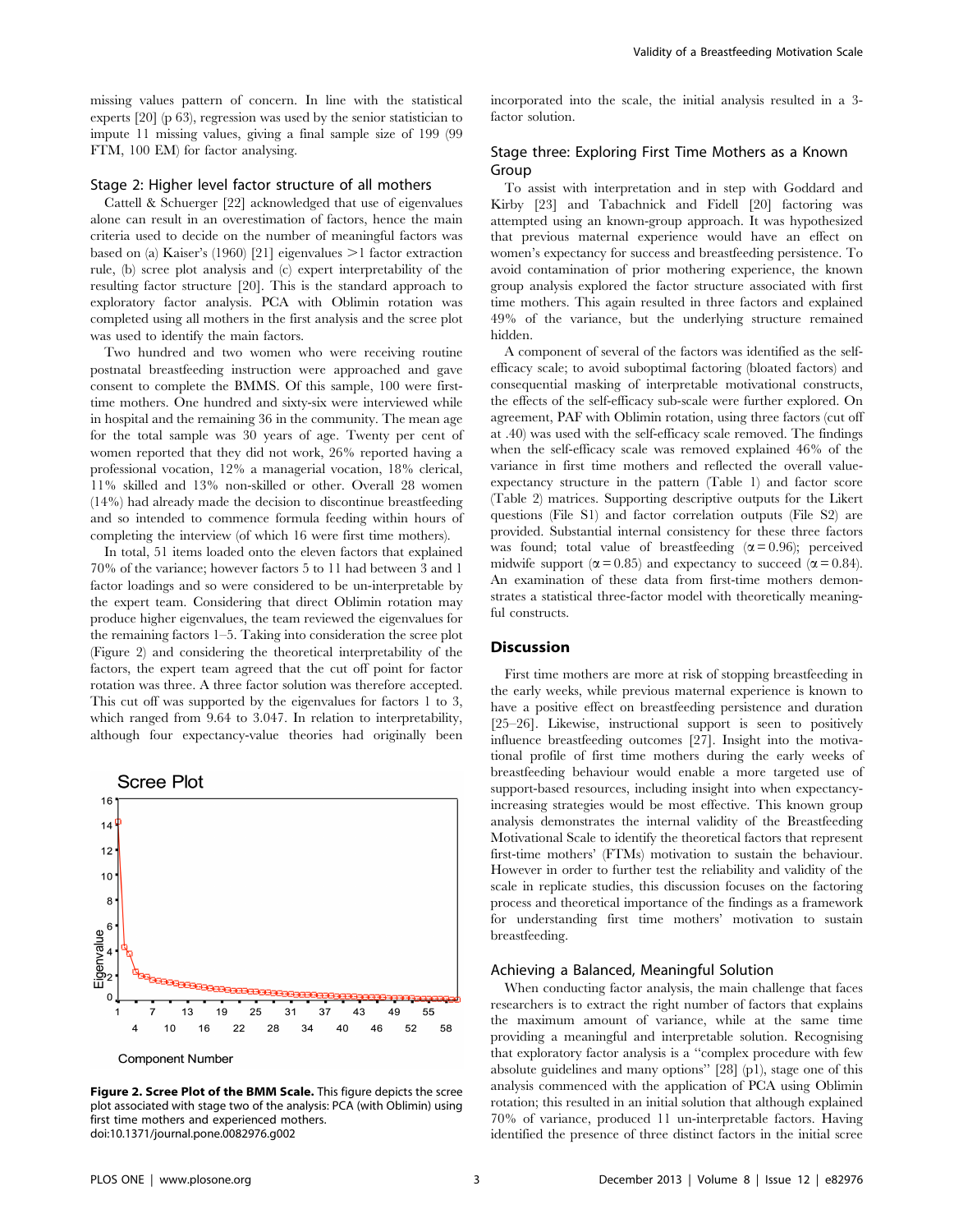Table 1. Pattern Matrix of First Time Mothers using Principle Axis Factoring after Removing the Self Efficacy Scale.

| <b>BMMS Items</b>                                                                                   | Factor 1 - Value Support | Factor 2 - MW | Factor 3 - Expect to<br><b>Succeed</b> |  |  |
|-----------------------------------------------------------------------------------------------------|--------------------------|---------------|----------------------------------------|--|--|
| Breastfeeding is important to me                                                                    | .621                     |               |                                        |  |  |
| I would be upset if I did not manage to breastfeed                                                  | $-.634$                  |               |                                        |  |  |
| The amount of time I spend breastfeeding keeps me from doing other things I would like to do        |                          |               |                                        |  |  |
| The amount of effort I put into breastfeeding is worthwhile to me                                   | .662                     |               |                                        |  |  |
| Breastfeeding is not that important to me in the broad scheme of things                             | .639                     |               |                                        |  |  |
| I like breastfeeding                                                                                | .565                     |               | $-.459$                                |  |  |
| I don't like breastfeeding but I do it because it is the best way to feed my baby                   |                          |               | $-.421$                                |  |  |
| Breastfeeding is very meaningful to me                                                              | .823                     |               |                                        |  |  |
| I have considerable independence and freedom as to how I manage breastfeeding                       |                          |               | $-.577$                                |  |  |
| I feel I cannot use my judgement when breastfeeding                                                 |                          |               | $-.580$                                |  |  |
| Generally speaking I am very satisfied breastfeeding                                                |                          |               | $-.709$                                |  |  |
| I hate breastfeeding                                                                                | .502                     |               | $-.419$                                |  |  |
| I feel a great sense of satisfaction when I breastfeed                                              | .732                     |               |                                        |  |  |
| I frequently think of quitting breastfeeding                                                        |                          |               | $-.735$                                |  |  |
| My opinion of myself goes up when I breastfeed well                                                 | .552                     |               |                                        |  |  |
| Overall I am no good at breastfeeding                                                               |                          |               | $-.676$                                |  |  |
| I look forward to breastfeeding                                                                     | .445                     |               | $-.549$                                |  |  |
| Overall I have a lot to be proud off                                                                | .402                     |               |                                        |  |  |
| Breastfeeding requires me to learn skills through effort over time                                  | .496                     |               |                                        |  |  |
| I feel that I should personally take the credit or the blame for how breastfeeding goes             |                          |               |                                        |  |  |
| My own feelings are generally not affected much one way or the other by how well I breastfeed       |                          |               |                                        |  |  |
| Whether or not I breastfeed successfully is clearly my responsibility                               |                          |               |                                        |  |  |
| Most people who breastfeed feel a great sense of personal satisfaction                              |                          |               |                                        |  |  |
| I recieve lots of support and guidance from my midwives                                             |                          | .743          |                                        |  |  |
| The feedback I recieve from the midwives tells me what I want to know                               |                          | .905          |                                        |  |  |
| There are things I would like to know about my breastfeeding experience that I am not being<br>told |                          | .698          |                                        |  |  |
| There are obvious challenges that I need to meet to breastfeed successfully                         |                          |               |                                        |  |  |
| The midwives let me know how well I am breastfeeding                                                |                          | .812          |                                        |  |  |
| I have a clear breastfeeding goal in mind                                                           | .542                     |               |                                        |  |  |
| It is very important to me that I know how to work at reaching my breastfeeding goal                | .637                     |               |                                        |  |  |
| I can find out how good breastfeeding is going just by doing it                                     |                          |               |                                        |  |  |
| As a result of feedback from my midwives I know I am breastfeeding well                             |                          | .678          |                                        |  |  |
| Breastfeeding itself provides little information as to how well it is going                         |                          |               |                                        |  |  |
| The feedback I get from my midwives is not very useful                                              |                          | .673          |                                        |  |  |
| Breastfeeding is quite simple and repetitive                                                        |                          |               | -.406                                  |  |  |
| I have trouble figuring out whether breastfeeding is going well or not                              |                          |               | $-.638$                                |  |  |
| I learn most things quickly                                                                         |                          |               |                                        |  |  |

Extraction Method: Principal Axis Factoring. Rotation Method: Oblimin with Kaiser Normalization.

a. Rotation converged in 20 iterations.

b. Only cases for which parity = prims are used in the analysis phase.

doi:10.1371/journal.pone.0082976.t001

plot (Figure 2), the systematic process for achieving the optimal solution as recommended in key texts [20,28] was followed. This included using a factoring approach that would partition the unique variance from that shared, while maintaining the rotational approach recommended for use within the complexity of a social science investigation (Principle Axis Factoring PAF, using Oblimin rotation). However, in respect to finding a solution that would be also meaningful, Costello and Osborne (2005) [28] recommend that consideration should be given to what was already known about the population of interest. As first time mothers represent those most likely to stop breastfeeding, it was decided at this point in the analysis that first time mothers should be explored as a known group. The results of this next step in the factoring process saw the amount of variance drop considerably from 70% to 49%; however of more concern was the failure again to secure a meaningful solution. Keeping in mind that factor analysis experts advise that if a factor structure remains hidden after multiple factoring runs, then the researchers may have to recognise that the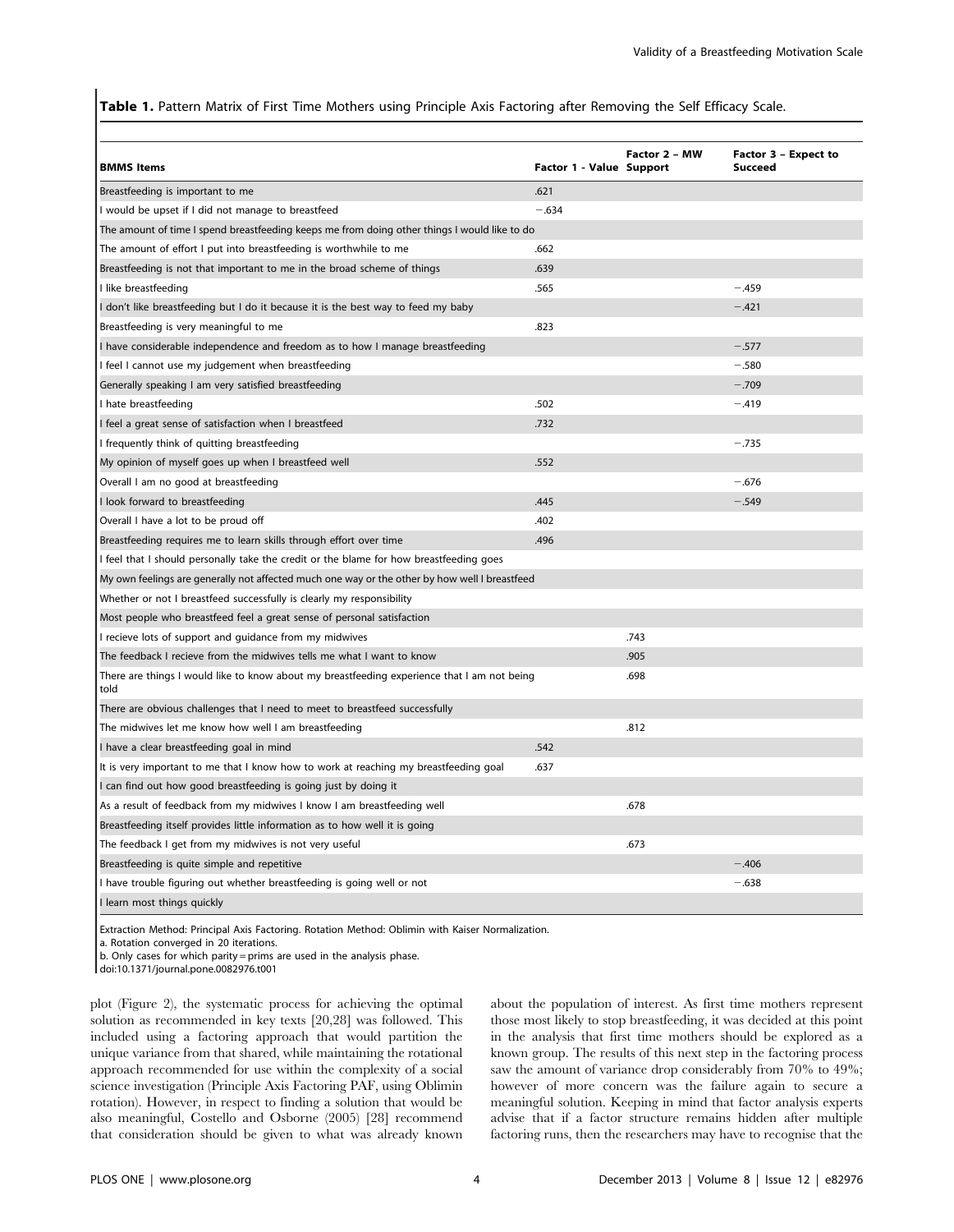Table 2. Factor Score Coefficient Matrix of First Time Mothers using Principle Axis Factoring after Removing the Self Efficacy Scale.

| <b>BMMS Items</b>                                                                                   | Factor 1 - Value | Factor 2 - MW Support | Factor 3 - Expect to<br>Succeed |
|-----------------------------------------------------------------------------------------------------|------------------|-----------------------|---------------------------------|
| Breastfeeding is important to me                                                                    | .134             | .020                  | .069                            |
| I would be upset if I did not manage to breastfeed                                                  | $-.059$          | .047                  | $-.009$                         |
| The amount of time I spend breastfeeding keeps me<br>from doing other things I would like to do     | .024             | .000                  | .000                            |
| The amount of effort I put into breastfeeding is worthwhile to me                                   | .100             | .051                  | .003                            |
| Breastfeeding is not that important to me in the broad scheme<br>of things                          | .038             | .020                  | $-.020$                         |
| I like breastfeeding                                                                                | .071             | $-.018$               | $-.126$                         |
| I don't like breastfeeding but I do it because it is the best way to<br>feed my baby                | .011             | $-.006$               | $-.026$                         |
| Breastfeeding is very meaningful to me                                                              | .304             | $-.071$               | .081                            |
| I have considerable independence and freedom as to how I manage<br>breastfeeding                    | .041             | $-.028$               | $-.042$                         |
| I feel I cannot use my judgement when breastfeeding                                                 | $-.060$          | .048                  | $-.118$                         |
| Generally speaking I am very satisfied breastfeeding                                                | $-.053$          | .113                  | $-.228$                         |
| I hate breastfeeding                                                                                | .010             | .044                  | $-.108$                         |
| I feel a great sense of satisfaction when I breastfeed                                              | .170             | $-.008$               | .089                            |
| I frequently think of quitting breastfeeding                                                        | $-.010$          | $-.007$               | $-.268$                         |
| My opinion of myself goes up when I breastfeed well                                                 | .066             | .030                  | .031                            |
| Overall I am no good at breastfeeding                                                               | .028             | .011                  | $-.104$                         |
| I look forward to breastfeeding                                                                     | .060             | $-.041$               | $-.044$                         |
| Overall I have a lot to be proud off                                                                | .049             | .032                  | .001                            |
| Breastfeeding requires me to learn skills through effort over time                                  | .108             | .030                  | .149                            |
| I feel that I should personally take the credit or the blame for how<br>breastfeeding goes          | $-.028$          | $-.054$               | $-.023$                         |
| My own feelings are generally not affected much one way or the other<br>by how well I breastfeed    | $-.013$          | $-.024$               | .005                            |
| Whether or not I breastfeed successfully is clearly my responsibility                               | .013             | .003                  | .062                            |
| Most people who breastfeed feel a great sense of personal satisfaction                              | .018             | .038                  | $-.026$                         |
| I recieve lots of support and guidance from my midwives                                             | .033             | .111                  | $-.022$                         |
| The feedback I recieve from the midwives tells me what I want to know                               | $-.131$          | .465                  | $-.001$                         |
| There are things I would like to know about my breastfeeding<br>experience that I am not being told | .002             | .114                  | $-.001$                         |
| There are obvious challenges that I need to meet to breastfeed<br>successfully                      | $-.005$          | .001                  | .037                            |
| The midwives let me know how well I am breastfeeding                                                | .073             | .245                  | .093                            |
| I have a clear breastfeeding goal in mind                                                           | .069             | $-.025$               | .028                            |
| It is very important to me that I know how to work at reaching my<br>breastfeeding goal             | .109             | .069                  | .054                            |
| I can find out how good breastfeeding is going just by doing it                                     | .018             | .001                  | .060                            |
| As a result of feedback from my midwives I know I am breastfeeding well                             | .005             | .086                  | $-.002$                         |
| Breastfeeding itself provides little information as to how well it is going                         | .015             | .014                  | $-.018$                         |
| The feedback I get from my midwives is not very useful                                              | .023             | .043                  | .009                            |
| Breastfeeding is quite simple and repetitive                                                        | .013             | $-.019$               | .016                            |
| I have trouble figuring out whether breastfeeding is going well or not                              | $-.053$          | $-.025$               | $-.189$                         |
| I learn most things quickly                                                                         | .052             | .020                  | $-.011$                         |

Extraction Method: Principal Axis Factoring. Rotation Method: Oblimin with Kaiser Normalization. Factor Scores Method: Regression.

a. Only cases for which parity = prims are used in the analysis phase.

problem lies with the scale construction and design and that the data itself may most probably be unusable [28]. With this in mind, it was decided that PAF with Oblimin should be repeated again, however this time the self-efficacy items should be removed on the basis that these items could cause sub-optimal factoring. Removing the self-efficacy items could be defended theoretically in that the

doi:10.1371/journal.pone.0082976.t002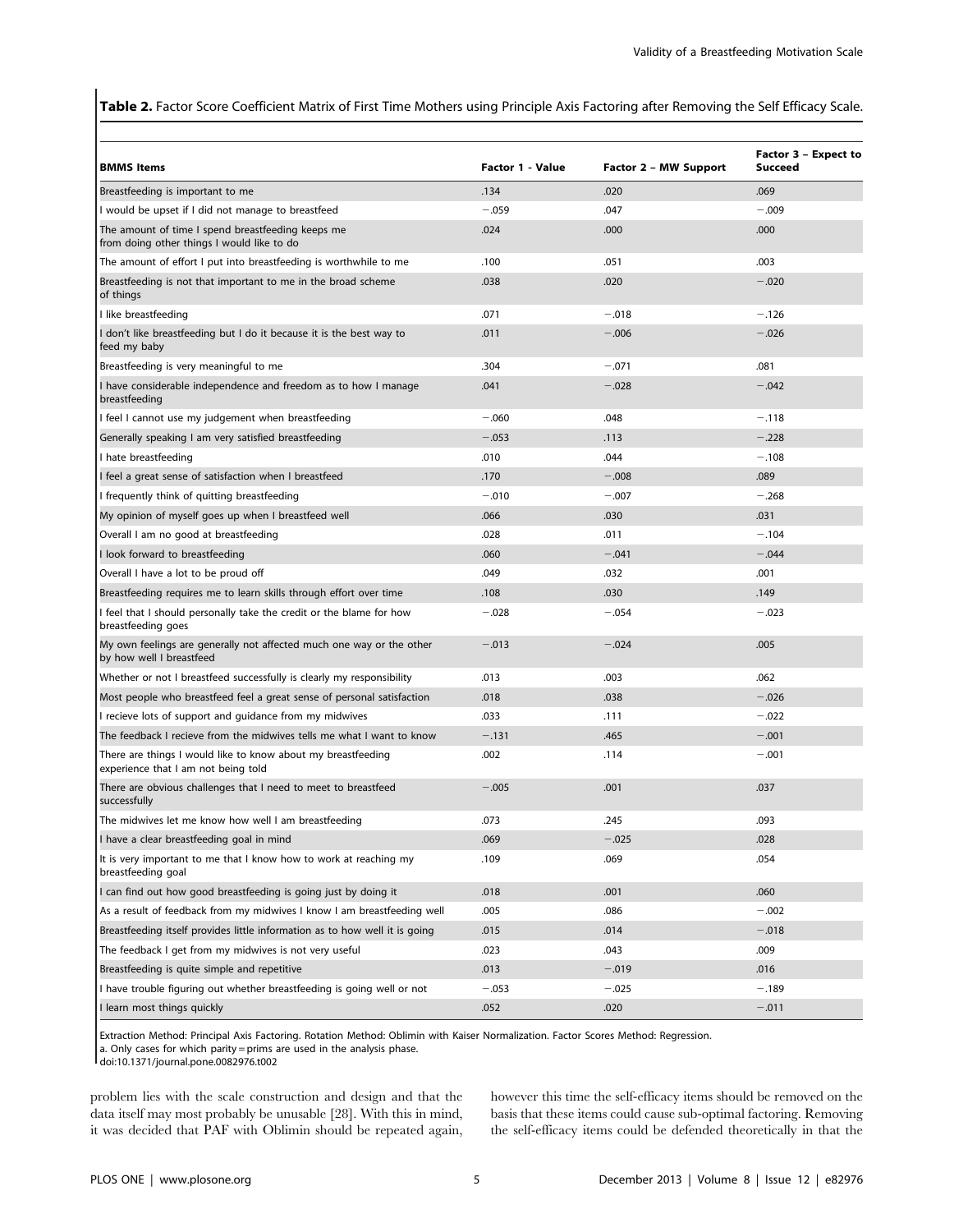first time mothers may not yet have had sufficient breastfeeding experience to satisfy this main source of self-efficacy. On completion of this final analysis, the results maintained a three factors solution, explained 46% of variance and was both interpretable and meaningful. Four expectancy-value theories had originally been incorporated into the scale, however the three factors identified, directly reflected an expectancy-value structure that was influenced by midwifery support; first time mothers' value for breastfeeding, their perceived support from the midwives and their expectancy to succeed. On completion of the factoring process it was concluded that the best factoring solutions are achieved when researchers are guided by best practice and expertise in relation to research, statistics and theory that are brought to bear on the analytic process.

# The Theoretical Importance of the Resulting Three Factor Solution

Interpretation of the three factors presented in the pattern matrix for first time mothers (following removal of the self-efficacy items) demonstrated that this group of women valued breastfeeding and placed importance on midwife support, but experienced lower expectancy for success. Theorists have long recognised that there is an interrelatedness that exists between value for a behaviour and expectancy that you can succeed. According to Worrell [29], expectancies are known to remain significantly lower in a highly-valued situation; that is, when a behaviour is considered highly valuable and yet unattainable, this motivational imbalance is known to have a negative effect on the person's perceived experience and willingness to persist. It therefore follows that if first time mothers demonstrate a high value for breastfeeding coupled with a low expectancy for success, this motivational profile would represent an imbalance that is more likely to result in maternal feelings of anxiety, stress, breastfeeding dissatisfaction and cessation. This relationship between experience and willingness to persist is supported by Bandura's Theory of Self-Efficacy [14] wherein, experience that is perceived as negative is likely to create emotions such as anxiety or stress. These feelings are known to have a deleterious effect on maternal confidence (expectancy for success), and thus to negatively impact the person's willingness to persist and engage in the behaviour. Many breastfeeding researchers have reported on the maternal stress and anxiety experienced by first-time mothers in the lead up to breastfeeding cessation [30–33]. According to psychologists Martin and Tesser [34] (p45) the source of stress is the result of an unexpected aspect of an experience; it therefore follows that unexpected experiences can challenge a person's self-efficacious beliefs that they can succeed. However, an important point in this factoring process, was that the most interpretable solution emerged only after the self-efficacy scale was removed. Further research is required to explore this phenomenon, however the findings suggest that there may be an unknown trajectory associated with how first time mothers' expectancy for success beliefs develop

#### References

- 1. McAndrew F, Thompson J, Fellows L, Large A, Speed M, et al. (2012) Infant Feeding Survey 2012: Summary. Available at: https://catalogue.ic.nhs.uk/ publications/public-health/surveys/infant-feed-surv-2010/ifs-uk-2010-sum.pdf Accessed online 4<sup>th</sup> Jan 2012
- 2. Begley C, Gallagher L, Clarke M, Carroll M, Millar S (2008). The National Infant Feeding Survey. Health Service Executive Ireland. Available www.hse.ie. Accessed 2nd September 2012.
- 3. Centre for Disease Control and Prevention (CDC) Breastfeeding Report Card– United States 2010; Available: www.cdc.gov/breastfeeding/pdf/Breastfeeding ReportCard2010.pdf Accessed 1<sup>st</sup> August 2012

throughout their breastfeeding experience. Discovering how first time mothers' motivation to breastfeed develops will enable the provision of more women-centred instructional support that can empower women to deal with the emotional complexity of learning to breastfeed [35–38]. From a theoretical perspective, psychologists such as Jacobs and Eccles [39] and Deci and Ryan [40] have provided compelling evidence that self-competency and autonomy are important achievement motives that enable individuals to make meaningful choices and when, individuals perceive themselves to be self-determined, they are more likely to freely process their personal learning needs in a given context and so spontaneously generate their actions in response.

#### Conclusion

Theorists propose that optimal motivation consisting of high value and positive expectancies for success are required for behavioural persistence and achievement to occur when faced with challenging tasks [41]. In contrast, high value coupled with low expectancies for success is associated with low persistence and achievement in learners [42]. The results of the known group analysis demonstrate that first time mothers' motivation to sustain breastfeeding is related to the value they place on the behaviour and their expectancy to succeed, in relation to midwife support. Although the results demonstrate the theoretical validity of the BMMS, it also highlights the importance of applying theory as a means of monitoring the psychology that underpins breastfeeding behaviour. Findings from this study and future applications of this scale will inform behavioural psychologists, health educators and policy makers of the importance of theory-based and womencentred instructional design applied to antenatal and postnatal education. This questionnaire may be reproduced without permission however the authors must be cited in relation to any application of the tool or application of any transcribed version.

# Supporting Information

File S1 Descriptive Output for Likert Items in Stage 3 Analysis. (DOCX)

File S2 The KMO, Factor Correlation and Covariance Matrices Related to Stage 3 of the Analysis. (DOCX)

#### Acknowledgments

The research team would like to acknowledge the statistical support of Dr Lynn Dunwoody (University of Ulster).

## Author Contributions

Conceived and designed the experiments: JS MS GK JK. Performed the experiments: JS. Analyzed the data: JS GK EMG. Wrote the paper: JS. Reviewed and edited the draft manuscript: JK MS GK.

- 4. Wolf JB (2007) Is Breast Really Best? Risk and Total Motherhood in the National Breastfeeding Awareness Campaign. J Health Polit Policy Law 32(4), pp 595–636
- 5. Dennis CL (2003) Breastfeeding Self-efficacy Scale psychometric assessment. JOGNN 32 (6): pp734–44
- 6. Wells KJ, Thompson NJ, Kloeblen-Tarver AS (2002) Intrinsic and Extrinsic Motivation and Intention to Breast-feed. Am J Health Behav 26(2): pp111–120
- 7. Wambach KA (1997) Breastfeeding Intention and Outcome: A Test of the Theory of Planned Behaviour. Res Nurs Health 20: pp51–59
- 8. Duckett L, Henly S, Avery M, Potter S, Hills-Bonczyk S, et al. (1998) A Theory of Planned Behavior-Based Structural Model for Breast-Feeding. Nursing Research 47(6): pp325–33